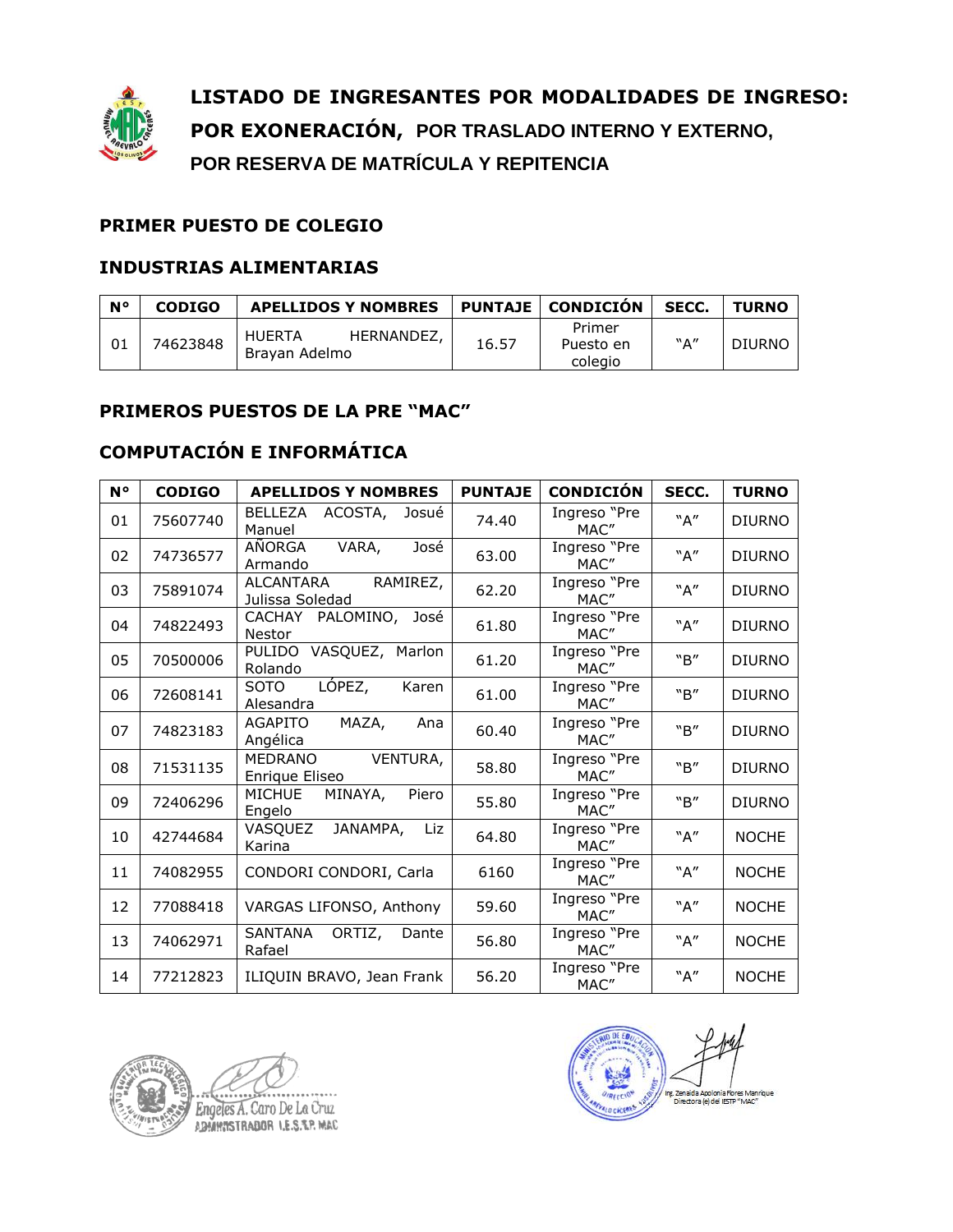

**PRIMEROS PUESTOS DE LA PRE "MAC"**

# **ENFERMERÍA TÉCNICA**

| <b>N°</b> | <b>CODIGO</b> | <b>APELLIDOS Y NOMBRES</b>                     | <b>PUNTAJE</b> | <b>CONDICIÓN</b>     | SECC. | <b>TURNO</b>  |
|-----------|---------------|------------------------------------------------|----------------|----------------------|-------|---------------|
| 01        | 72759143      | SANCHEZ PEREZ, Pamela<br>Isabel                | 71.20          | Ingreso "Pre<br>MAC" | "A"   | <b>DIURNO</b> |
| 02        | 73745066      | GAMARRA,<br><b>CONTRERAS</b><br>Allyson Milene | 65.40          | Ingreso "Pre<br>MAC" | "A"   | <b>DIURNO</b> |
| 03        | 74580325      | ZORRILLA<br>ASENCIOS,<br>Francis Pilar         | 59.60          | Ingreso "Pre<br>MAC" | "A"   | <b>DIURNO</b> |
| 04        | 74530389      | RONCAL,<br>VELASQUEZ<br>Aracely Guianella      | 59.40          | Ingreso "Pre<br>MAC" | "A"   | <b>DIURNO</b> |
| 05        | 73106668      | NIQUE<br>ALEJANDRIA,<br>Lourdes Verónica       | 56.80          | Ingreso "Pre<br>MAC" | "A"   | <b>DIURNO</b> |
| 06        | 44576322      | RABANAL,<br><b>JARAMILLO</b><br>Katherine Ruth | 69.60          | Ingreso "Pre<br>MAC" | "A"   | <b>NOCHE</b>  |
| 07        | 44716967      | ROJAS FERRER, Ronolfa                          | 59.20          | Ingreso "Pre<br>MAC" | "A"   | <b>NOCHE</b>  |
| 08        | 74278837      | QUISPE QUISPE, Rosa María                      | 58.80          | Ingreso "Pre<br>MAC" | "A"   | <b>NOCHE</b>  |
| 09        | 72292202      | VASQUEZ ALVAREZ, Betty                         | 58.20          | Ingreso "Pre<br>MAC" | "A"   | <b>NOCHE</b>  |
| 10        | 40164926      | ZUÑIGA MASIAS, Melissa                         | 56.60          | Ingreso "Pre<br>MAC" | "A"   | <b>NOCHE</b>  |

#### **PRIMEROS PUESTOS DE LA PRE "MAC"**

#### **INDUSTRIAS ALIMENTARIAS**

| <b>N°</b> | <b>CODIGO</b> | <b>APELLIDOS Y NOMBRES</b>                             | <b>PUNTAJE</b> | <b>CONDICIÓN</b>     | SECC. | <b>TURNO</b>  |
|-----------|---------------|--------------------------------------------------------|----------------|----------------------|-------|---------------|
| 01        | 71300095      | PORTOCARRERO,<br>RIVERA<br>Rosario Berenise            | 68.20          | Ingreso "Pre<br>MAC" | "A"   | <b>DIURNO</b> |
| 02        | 60721029      | NUNEZ, Xiomara<br><b>CHAVEZ</b><br>Joselin             | 61.20          | Ingreso "Pre<br>MAC" | "A"   | <b>DIURNO</b> |
| 03        | 74489378      | MEDINA,<br>LOPEZ<br>Erick<br>Anderson                  | 60.60          | Ingreso "Pre<br>MAC" | "A"   | <b>DIURNO</b> |
| 04        | 75534827      | QUISPE<br>MONDALGO,<br>Santiago Manuel                 | 55.60          | Ingreso "Pre<br>MAC" | "A"   | <b>DIURNO</b> |
| 05        | 4678242       | CHAVEZ BERNAL, Damaris                                 | 63.60          | Ingreso "Pre<br>MAC" | "A"   | <b>NOCHE</b>  |
| 06        | 77684766      | YBAÑEZ,<br><b>HUAMANI</b><br>Leslie<br>Samantha        | 59.20          | Ingreso "Pre<br>MAC" | "A"   | <b>NOCHE</b>  |
| 07        | 44311625      | CARRASCO,<br>Elsa<br><b>CRUZ</b><br>Margot             | 58.20          | Ingreso "Pre<br>MAC" | "A"   | <b>NOCHE</b>  |
| 08        | 72582528      | AMES,<br><b>SEDANO</b><br>Susibeth<br><b>Jackeline</b> | 56.20          | Ingreso "Pre<br>MAC" | "A"   | <b>NOCHE</b>  |
| 09        | 70726061      | <b>TORRES</b><br>RAMOS,<br>Willy<br>Antony             | 55.00          | Ingreso "Pre<br>MAC" | "A"   | <b>NOCHE</b>  |

Engeles A. Caro De La Cruz